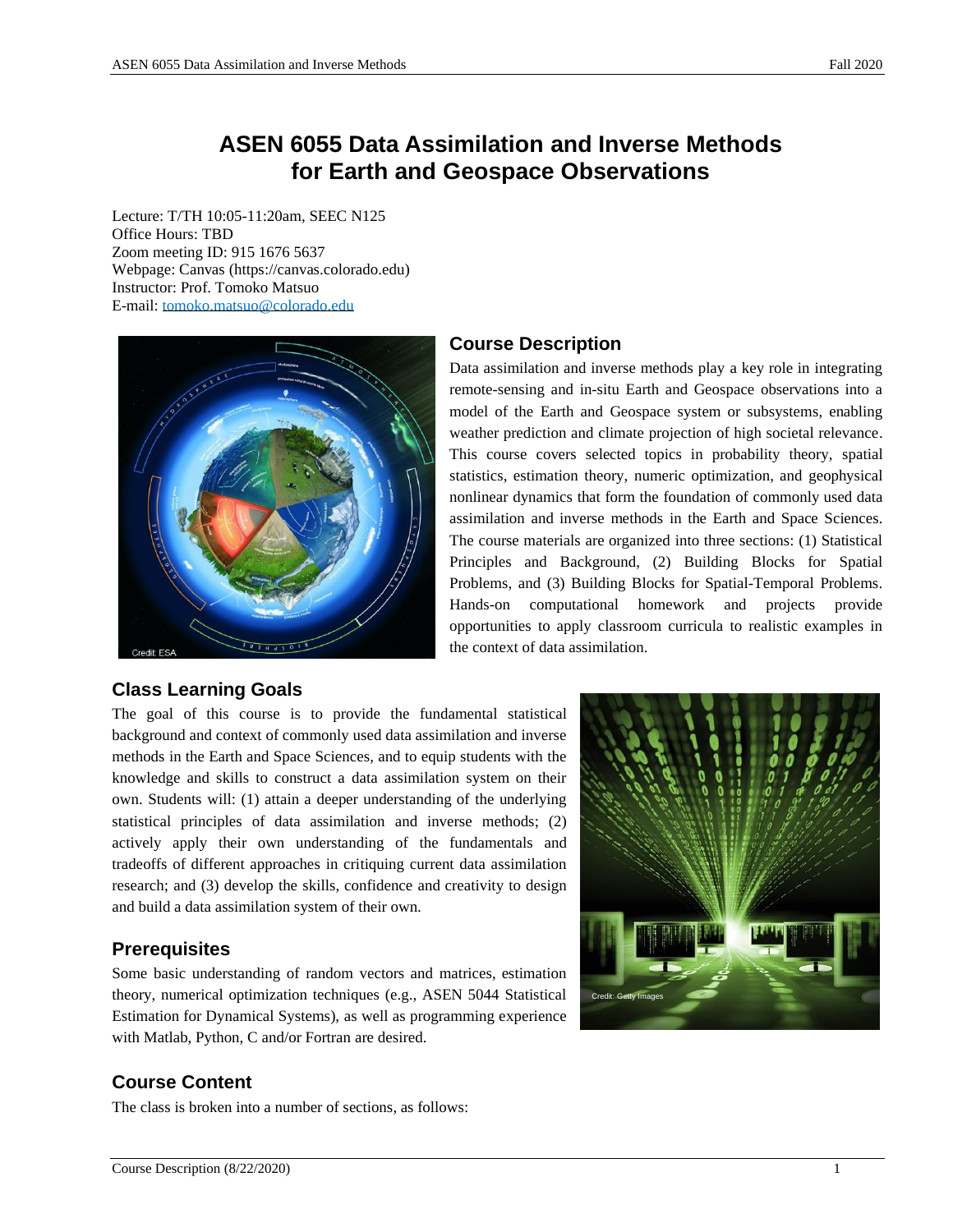- **Course introduction and Big picture (Week 1)**
- **Section 1: Statistical principles and background (Week 1-4)**
	- o **Reviews**
		- **Random vectors and matrices**
		- ä. **Multivariate normal distribution**
		- **Bayesian statistics**  $\blacksquare$
	- o **Overview of estimators**
		- **Maximum-likelihood and Bayesian estimators**
		- **Kalman filters**
		- **Variational (least-square) estimators**
	- o **Optimization problems in data assimilation**
		- **Quadratic problems**
		- **Direct and iterative solution methods** ×,
- **Section 2: Building blocks for spatial problems (Week 4-7)**
	- o **Optimal Interpolation method**
		- **Stationary and non-stationary covariance models**
		- $\blacksquare$ **Covariance calibration using Maximum-likelihood**
	- o **3D Variational method**
		- **Tangent linear (Jacobian) and adjoint models of nonlinear observation (forward) model**
		- ×, **Minimization methods for nearly quadratic cost functions**
- **Section 3: Building blocks for spatial-temporal problems (Week 7-12)**
	- o **Geophysical nonlinear dynamics** 
		- $\blacksquare$ **Low-dimensional Lorenz dynamical models**
		- ×. **High-dimensional Earth and geospace system models**
	- o **Sequential methods**
		- **Ensemble square-root filters**
		- $\blacksquare$ **Covariance inflation and localization**
	- o **4D Variational methods**
		- **Tangent linear and adjoint models of nonlinear dynamical forecast model**
	- o **Hybrid methods**
	- o **Verification and validation methods**
		- **Cross validation**
		- **Bootstrapping**
- **Some current research topics and challenges ahead of us (Week 13-15)**
- **Student final project presentations (Week 15)**



![](_page_1_Figure_38.jpeg)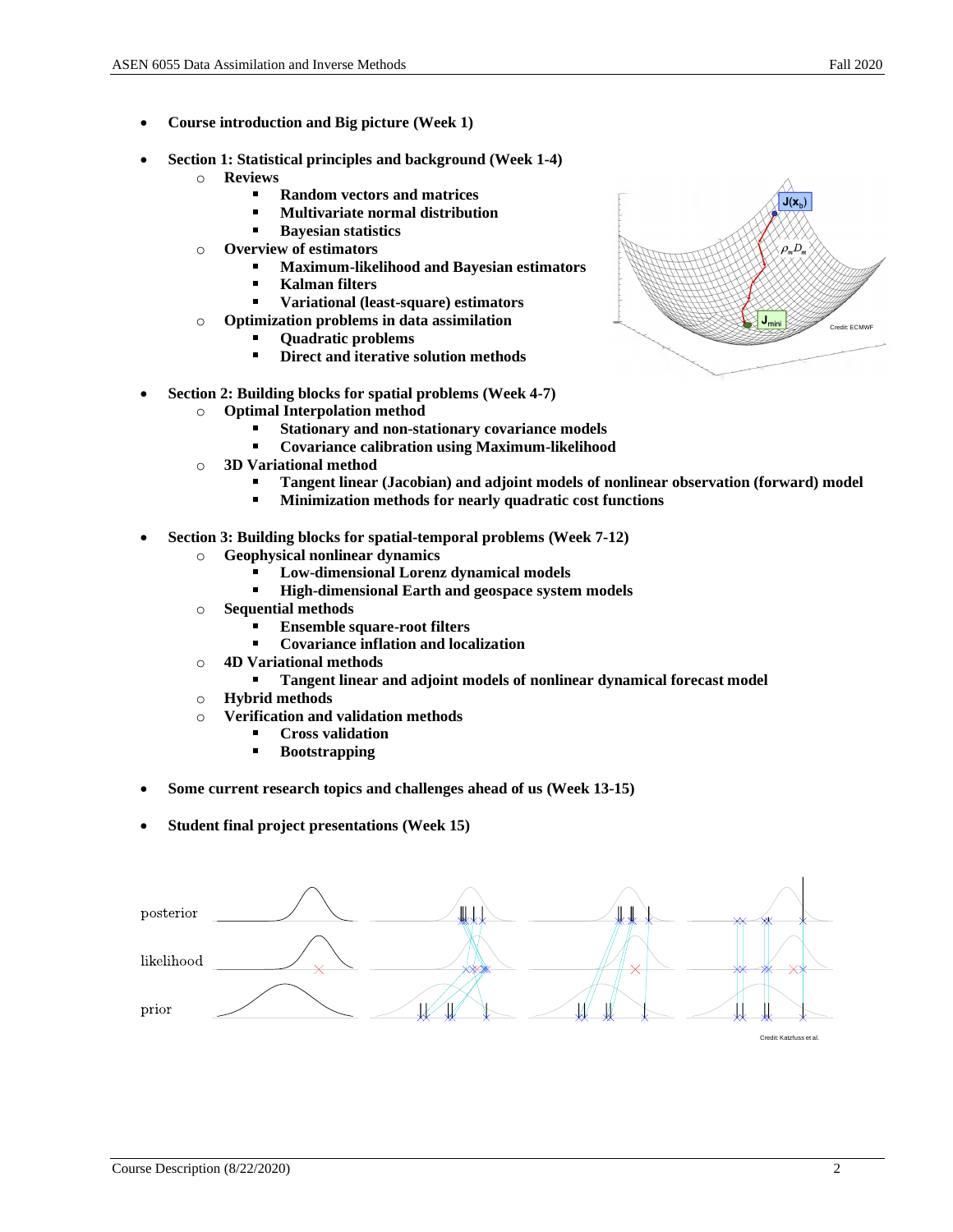# **Texts**

All the reading material required for the course will be provided through the Canvas course webpage. Suggested (not required) text books on the topics covered in this course include:

- Statistical methods in the atmospheric sciences, Daniel Wilks (2011) *- eBook at CU library*
- Inverse methods for atmospheric sounding: Theory and Practice, Clive D. Rodgers (2000) *- eBook at CU library*
- Atmospheric modeling, data assimilation and predictability, Eugenia Kalnay (2003) *on reserve in CU library*
- Atmospheric data analysis, Roger Daley (1991) *on reserve in CU library*
- Data assimilation: the ensemble Kalman filter, Geir Evensen, (2007, 2009) *- eBook at CU library*
- Inverse problem theory and methods for model parameter estimation, Albert Tarantola (2004) *- eBook at CU library*

# **Community Data Assimilation Software**

Some well-documented community data assimilation software widely used by researchers in the Earth and Space Sciences can be found at:

- NCAR Data Assimilation Research Testbed,<https://dart.ucar.edu/>
- DTC GSI[, http://www.dtcenter.org/com-GSI/users/](http://www.dtcenter.org/com-GSI/users/)
- Parallel Data Assimilation Framewor[k http://pdaf.awi.de](http://pdaf.awi.de/)

# **Class Format**

The course will involve weekly lectures and group discussion on the course content outlined above. Distance learning and remote students are asked to participate in discussion via Zoom, Piazza, and/or e-mails. Homework assignments will provide opportunities to apply the statistical principles to realistic examples. Brief feedback about your learning experience and self-assessment will be requested weekly, and will be discussed in the following class. A midterm take-home exam will be given to assess students' understanding on the fundamentals and to apply their knowledge to solve an assigned problem as a small group. A final individual project will be required. Final oral and written reports of each student's project will be evaluated in terms of the soundness of the problem formulation, the quality and effort of research and analysis, and the quality and clarity of oral and written presentations. Students are asked to post a video of their presentation on Canvas and to participate in peer reviews of the oral presentations as part of the final project evaluation.

# **Course Grading**

10% Participation (e.g., student's goal statement, weekly feedback, peer-reviews, Piazza discussion)

- 30% Homework (3-4 assignments)
- 25% Midterm take-home exam (10% written exam and 15% group project)
- 35% Final project (15% oral presentations and 20% written report)

100% Total

Late work is **not** accepted. There will be one 'makeup' homework opportunity at the end of semester before final project presentations.

# **Course Delivery Plan**

This course is a three-credit course that includes lectures delivered in a hybrid of **Remote** and **In-Person** mode. All lectures will be recorded and posted on the course Canvas website later. Definitions of difference teaching modes are as follows.

- **In-Person** (Synchronous): activity in person on campus on scheduled days and times.
- **Remote** (Synchronous): activity via Zoom on scheduled days and times; students will need to participate in activity or complete assignment at a specified time.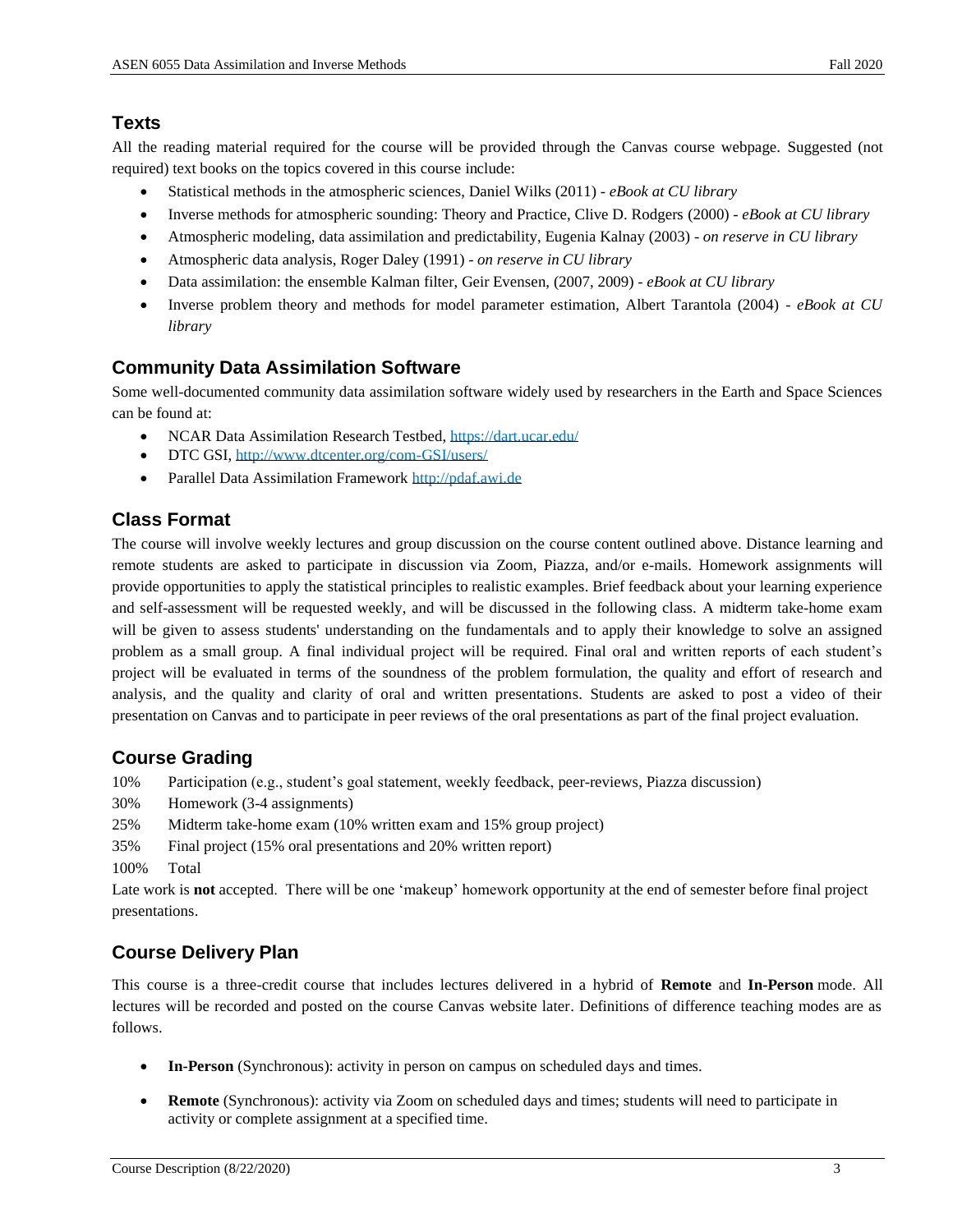• **Online** (Asynchronous): activity via lecture capture or other online learning tools available through Canvas course webpage; students can participate when it is convenient for them within a specified time window.

If an **In-Person** mode turns out to be impractical for various reasons including health and safety concerns, the instructor reserves the right to switch ASEN 6055-001 into a **Remote** delivery mode. ASEN 6055-001B is a distance learning section that will be delivered in an **Online** mode as usual. In addition to the scheduled lectures, additional office hours will be offered in a **Remote** mode per guidelines.

#### **Classroom Behavior**

Both students and faculty are responsible for maintaining an appropriate learning environment in all instructional settings, whether in person, remote or online. Those who fail to adhere to such behavioral standards may be subject to discipline. Professional courtesy and sensitivity are especially important with respect to individuals and topics dealing with race, color, national origin, sex, pregnancy, age, disability, creed, religion, sexual orientation, gender identity, gender expression, veteran status, political affiliation or political philosophy. For more information, see the policies on [classroom behavior](http://www.colorado.edu/policies/student-classroom-and-course-related-behavior) and th[e Student Code of Conduct.](https://www.colorado.edu/sccr/sites/default/files/attached-files/2019-2020_student_code_of_conduct_0.pdf)

# **Requirements for COVID-19**

As a matter of public health and safety due to the pandemic, all members of the CU Boulder community and all visitors to campus must follow university, department and building requirements, and public health orders in place to reduce the risk of spreading infectious disease. Required safety measures at CU Boulder relevant to the classroom setting include:

- maintain 6-foot distancing when possible,
- wear a face covering in public indoor spaces and outdoors while on campus consistent with state and county health orders,
- clean local work area,
- practice hand hygiene,
- follow public health orders, and
- if sick and you live off campus, do not come onto campus (unless instructed by a CU Healthcare professional), or if you live on-campus, please alert [CU Boulder Medical Services.](https://www.colorado.edu/healthcenter/coronavirus-updates/symptoms-and-what-do-if-you-feel-sick)

Students who fail to adhere to these requirements will be asked to leave class, and students who do not leave class when asked or who refuse to comply with these requirements will be referred to [Student Conduct and Conflict Resolution.](https://www.colorado.edu/sccr/) For more information, see the policies on [COVID-19 Health and Safety](https://www.colorado.edu/policies/covid-19-health-and-safety-policy) and [classroom behavior](http://www.colorado.edu/policies/student-classroom-and-course-related-behavior) and the Student Code of [Conduct.](http://www.colorado.edu/osccr/) If you require accommodation because a disability prevents you from fulfilling these safety measures, please see the "Accommodation for Disabilities" statement on this syllabus. Before returning to campus, all students must complete the [COVID-19 Student Health and Expectations Course.](https://www.colorado.edu/protect-our-herd/how#anchor1) Before coming on to campus each day, all students are required to complete a [Daily Health Form.](https://www.colorado.edu/protect-our-herd/daily-health-form) Students who have tested positive for COVID-19, have symptoms of COVID-19, or have had close contact with someone who has tested positive for or had symptoms of COVID-19 must stay home and complete the [Health Questionnaire and Illness Reporting Form](https://www.colorado.edu/protect-our-herd/daily-health-form) remotely.

#### **Accommodation for Disabilities**

If you qualify for accommodations because of a disability, please submit your accommodation letter from Disability Services to your faculty member in a timely manner so that your needs can be addressed. Disability Services determines accommodations based on documented disabilities in the academic environment. Information on requesting accommodations is located on the [Disability Services website.](https://www.colorado.edu/disabilityservices/) Contact Disability Services at 303-492-8671 or